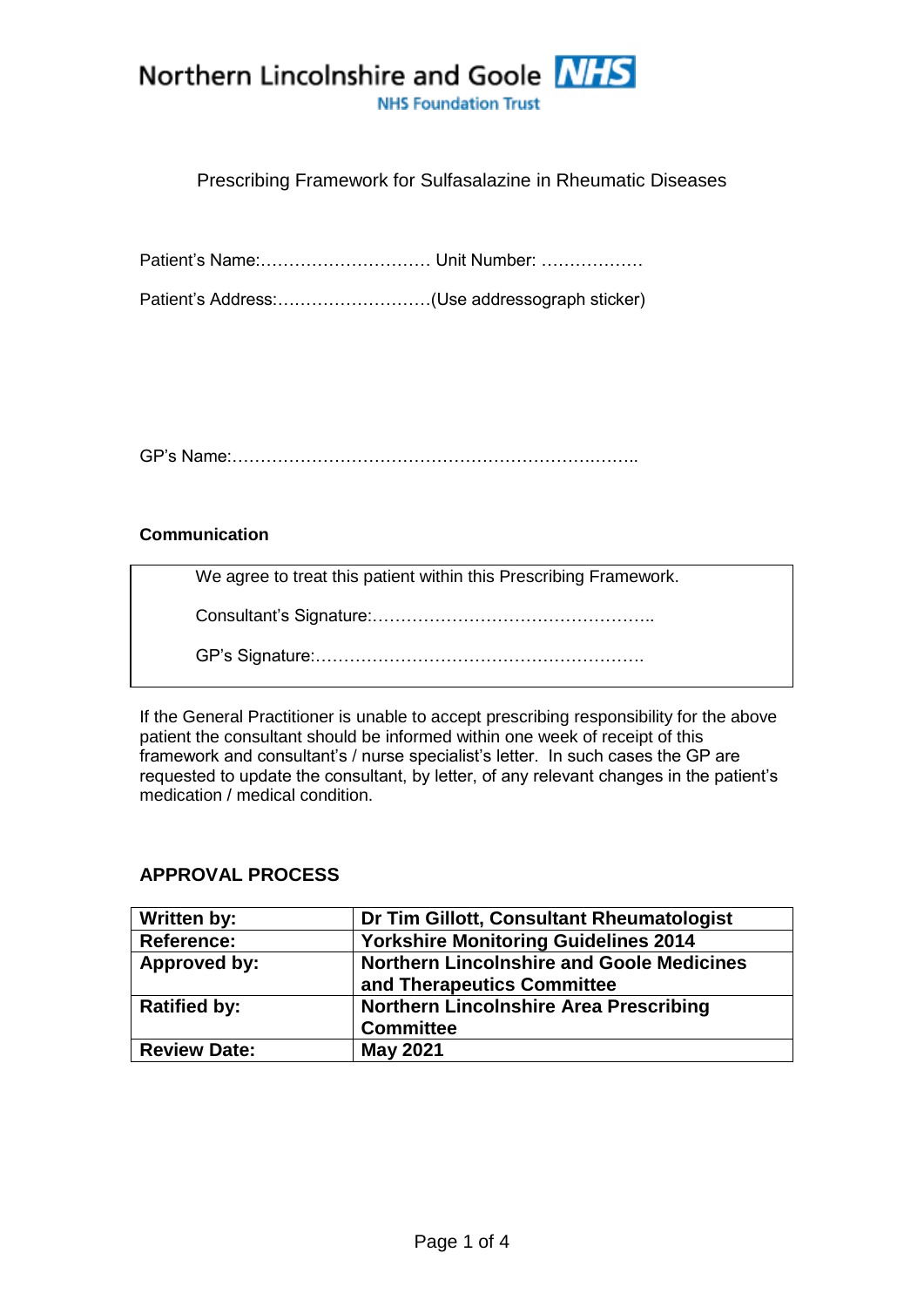Northern Lincolnshire and Goole NHS

**NHS Foundation Trust** 

#### **Background**

DMARDs are fundamental to arresting the disease process in Rheumatoid Arthritis and other inflammatory arthritides. While early initiation of therapy is essential to arrest the disease process, sustained use is vital if disease suppression is to be maintained. Prolonged therapy requires long-term monitoring for toxicity and safety profile

Sulfasalazine is a DMARD that may be used for rheumatoid arthritis (NICE Clinical Guideline 79, [www.nice.org.uk/cg79\)](file:///F:/Users/David/AppData/Local/Microsoft/Windows/Temporary%20Internet%20Files/Content.IE5/WKPKHJB9/www.nice.org.uk/cg79) and other rheumatic diseases.

These guidelines aim to provide a framework for the prescribing of sulfasalazine by GPs and to set out the associated responsibilities of GPs and hospital specialists who enter into the shared care arrangements.

| <b>SULFASALAZINE</b>     |                                                                                                                 |  |  |
|--------------------------|-----------------------------------------------------------------------------------------------------------------|--|--|
| Dose:                    | Indications include - Rheumatoid arthritis, psoriatic arthritis and                                             |  |  |
|                          | inflammatory bowel disease.                                                                                     |  |  |
|                          | Gradual dose titration to avoid gastric intolerance (enteric coated                                             |  |  |
|                          | prep suggested): 500mg twice daily week 1, 1g twice a day                                                       |  |  |
|                          | thereafter (if gastric intolerance consider 500mg four times a                                                  |  |  |
|                          | day). A more gradual titration may be required for individual                                                   |  |  |
|                          | patients. If indicated the dose may be increased to 1.5g twice a                                                |  |  |
|                          | day (max 40mg/kg/day).                                                                                          |  |  |
| <b>Baseline</b> tests:   | <b>FBC</b>                                                                                                      |  |  |
|                          | <b>LFTs</b>                                                                                                     |  |  |
|                          | U&E                                                                                                             |  |  |
|                          | Serum folate                                                                                                    |  |  |
| Routine monitoring:      | FBC, U&Es and LFT: 2 weekly for 2 months (0-2 months),                                                          |  |  |
|                          | monthly for 4 months (2-6 months) then 3 monthly.                                                               |  |  |
|                          | Monitoring may be discontinued after 2 years on direct                                                          |  |  |
|                          | consultant guidance. Patients could be guided to have a blood                                                   |  |  |
|                          | test (e.g. for CRP) just prior to their secondary care                                                          |  |  |
|                          | appointment.                                                                                                    |  |  |
| Indications for          | The patient should be counselled to report immediately with any                                                 |  |  |
| <b>Stopping Therapy:</b> | sore throat, fever, malaise, pallor, purpura, jaundice or                                                       |  |  |
|                          | unexpected non-specific illness during sulfasalazine treatment<br>(interrupt therapy and perform a blood test). |  |  |
|                          | Stop medication and contact local rheumatology service if:                                                      |  |  |
|                          | $\langle 3.5 \, 10^{9}$ L or below local normal range<br><b>WCC</b>                                             |  |  |
|                          | Neutrophils < 2.0 $10^{9}/L$ or below local normal range                                                        |  |  |
|                          | $\langle 150\ 10^{9}$ L or below local normal range<br>Platelets                                                |  |  |
|                          | Proteinuria/Blood $>1+$                                                                                         |  |  |
| Assessment of            | At $3-6$ months                                                                                                 |  |  |
| response:                |                                                                                                                 |  |  |
| Additional               | Contra-indicated in patient with hypersensitivity to                                                            |  |  |
| information:             | sulphonamides or salicylates.                                                                                   |  |  |
|                          | Contra-indicated in Porphyria                                                                                   |  |  |
|                          | Avoid in hepatic and/or renal impairment and/or pre-                                                            |  |  |
|                          | existing blood dycrasias unless benefit outweighs risk.                                                         |  |  |
|                          | Risk of folic acid deficiency<br>$\bullet$                                                                      |  |  |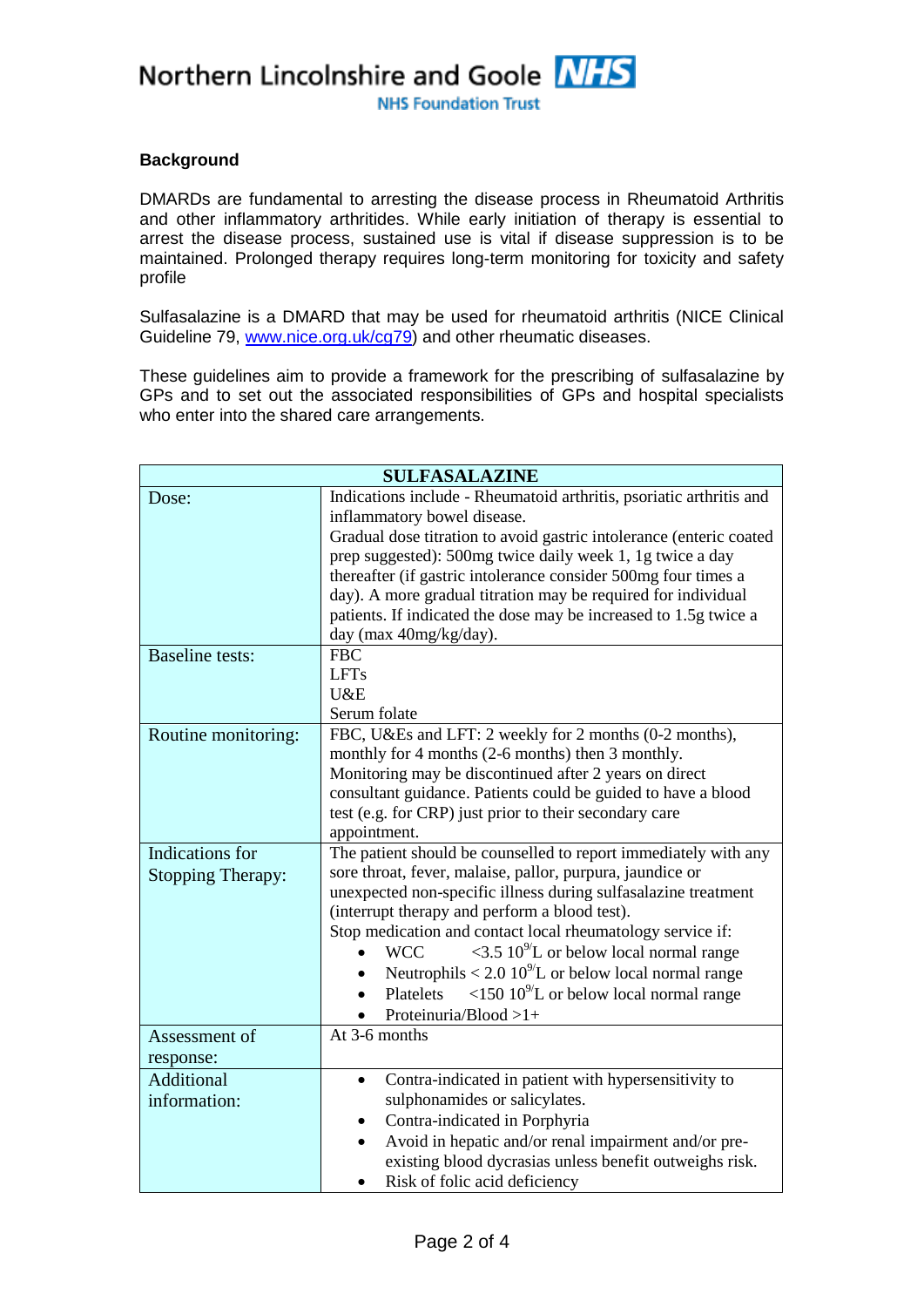# Northern Lincolnshire and Goole NHS

**NHS Foundation Trust** 

|                                                                                    | Oligospermia and infertility may occur in men treated<br>$\bullet$<br>with sulfasalazine (reversal within 2 to 3 months of<br>stopping).<br>• Risk of crystalluria $-$ maintain adequate fluid intake.<br>Important drug reactions: •azathioprine/mercaptopurine –<br>increased bone marrow suppression • digoxin (decreased<br>absorption) •Hypoglycaemic agents – increased hypoglycaemia |  |
|------------------------------------------------------------------------------------|---------------------------------------------------------------------------------------------------------------------------------------------------------------------------------------------------------------------------------------------------------------------------------------------------------------------------------------------------------------------------------------------|--|
| Pregnancy $\&$                                                                     | Where deemed appropriate continue in pregnancy, but combine                                                                                                                                                                                                                                                                                                                                 |  |
| Breastfeeding:                                                                     | with folic acid 5mg od.                                                                                                                                                                                                                                                                                                                                                                     |  |
|                                                                                    | Considered safe when breast feeding.                                                                                                                                                                                                                                                                                                                                                        |  |
| Please refer to licensed datasheet for more comprehensive prescribing information: |                                                                                                                                                                                                                                                                                                                                                                                             |  |
| http://www.medicines.org.uk/EMC/medicine/10722/SPC/Salazopyrin+En-Tabs/            |                                                                                                                                                                                                                                                                                                                                                                                             |  |

#### **Information to patient**

Patients should be informed about benefits and risks of treatment and need for monitoring.

Patients should be told to go to their GP immediately if they experience any fever, rash, bruising, bleeding, sore throat, oral ulceration, jaundice or infection.

Patients should also be told that orange / yellow discolouration of urine and permanent staining of extended ware contact lenses may occur. (daily-wear soft contact lenses and gas permeable lenses respond to standard cleaning).

Patients will be given a DMARD alert card which records the name of the medicines started and dose.